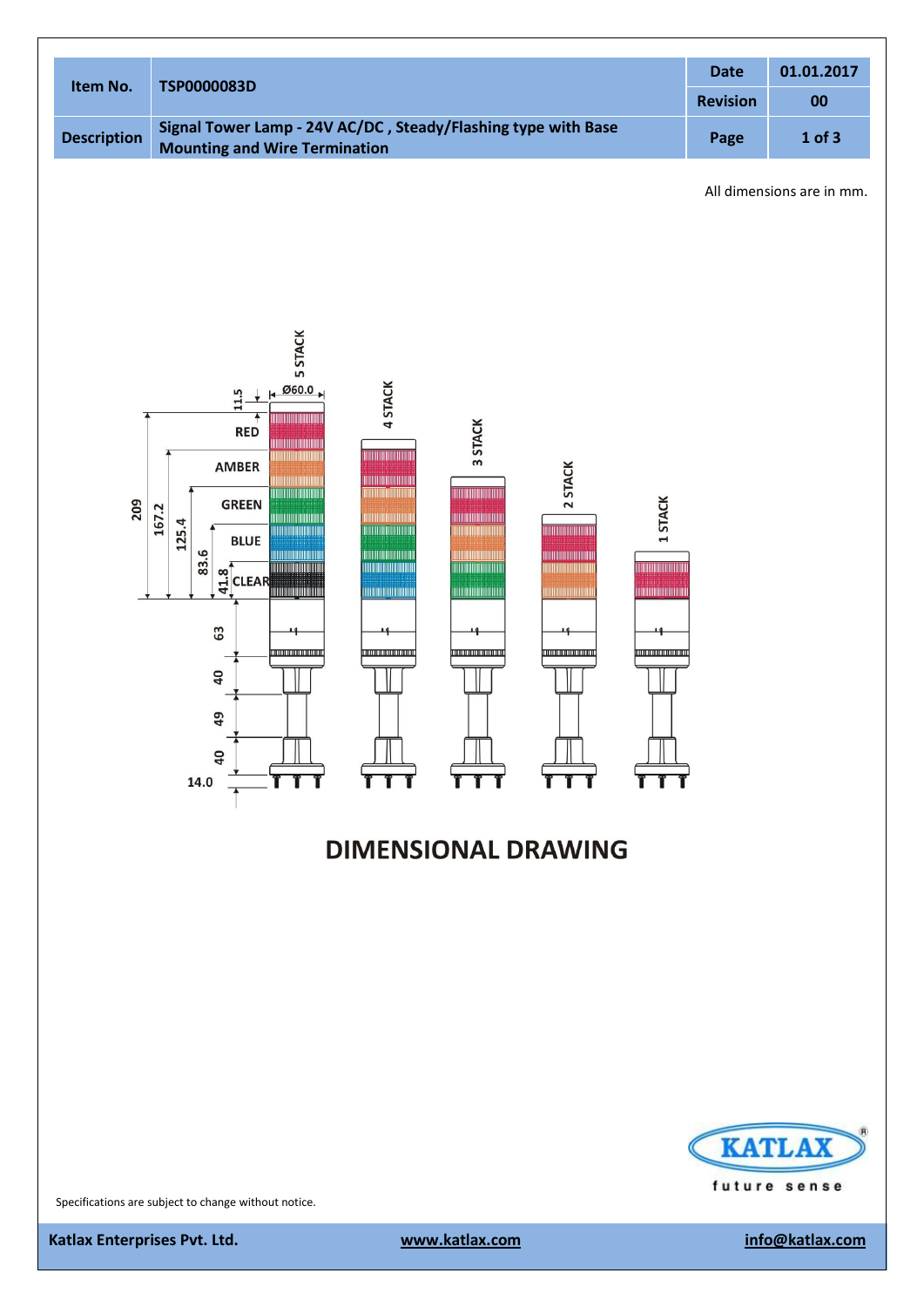| Item No.           | TSP0000083D                                                                                           | Date            | 01.01.2017 |
|--------------------|-------------------------------------------------------------------------------------------------------|-----------------|------------|
|                    |                                                                                                       | <b>Revision</b> | 00         |
| <b>Description</b> | Signal Tower Lamp - 24V AC/DC, Steady/Flashing type with Base<br><b>Mounting and Wire Termination</b> | Page            | $2$ of $3$ |

## **Table-1**

### **24 V AC/DC Signal Tower Lamp**

| Lamp<br><b>Type</b> | No.of<br><b>Stacks</b> | <b>Stack Colour</b>            | <b>Current</b><br><b>Consumption</b> | <b>Termination</b><br><b>Type</b> | Katlax<br><b>Article No.</b> |
|---------------------|------------------------|--------------------------------|--------------------------------------|-----------------------------------|------------------------------|
| Steady              | 1                      | Red                            | 35 mA                                | Wire                              | TLBS-R-W1                    |
| Steady              | $\overline{2}$         | Red, Amber                     | 70 mA                                | Wire                              | TLBS-RA-W1                   |
| Steady              | 3                      | Red, Amber, Green              | $105 \text{ mA}$                     | Wire                              | TLBS-RAG-W1                  |
| Steady              | $\overline{A}$         | Red, Amber, Green, Blue        | 140 mA                               | Wire                              | TLBS-RAGB-W1                 |
| Steady              | 5                      | Red, Amber, Green, Blue, Clear | 175 mA                               | Wire                              | TLBS-RAGBC-W1                |
| <b>Flashing</b>     | $\mathbf{1}$           | Red                            | 35 mA                                | Wire                              | TLBF-R-W1                    |
| <b>Flashing</b>     | $\overline{2}$         | Red, Amber                     | 70 mA                                | Wire                              | TLBF-RA-W1                   |
| <b>Flashing</b>     | 3                      | Red, Amber, Green              | $105 \text{ mA}$                     | Wire                              | TLBF-RAG-W1                  |
| Flashing            | $\overline{4}$         | Red, Amber, Green, Blue        | 140 mA                               | Wire                              | TLBF-RAGB-W1                 |
| <b>Flashing</b>     | 5                      | Red, Amber, Green, Blue, Clear | 175 mA                               | Wire                              | TLBF-RAGBC-W1                |

#### **Table-2**

## **TECHNICAL SPECIFICATIONS**

| <b>Operating Voltage</b>        | 24 V AC/DC                       |
|---------------------------------|----------------------------------|
| <b>Body Colour</b>              | Off White                        |
| <b>Lamp Type</b>                | Steady / Flashing                |
| <b>Lamp Colour</b>              | Red, Amber, Green, Blue, Clear   |
| <b>Termination</b>              | <b>Through Wire</b>              |
| <b>Wire Length</b>              | 250 mm                           |
| <b>Mounting</b>                 | Base / Pedestal                  |
| <b>Housing Material</b>         | Aluminium                        |
| <b>Housing Size</b>             | (243, 285, 326, 368, 410) X60 mm |
| <b>Operating Temperature</b>    | $0^{\circ}$ C $70^{\circ}$ C     |
| <b>Environmental Protection</b> | IP65 (Properly Mounted)          |



Specifications are subject to change without notice.

**Katlax** Enterprises Pvt. Ltd. www.katlax.com info@katlax.com info@katlax.com